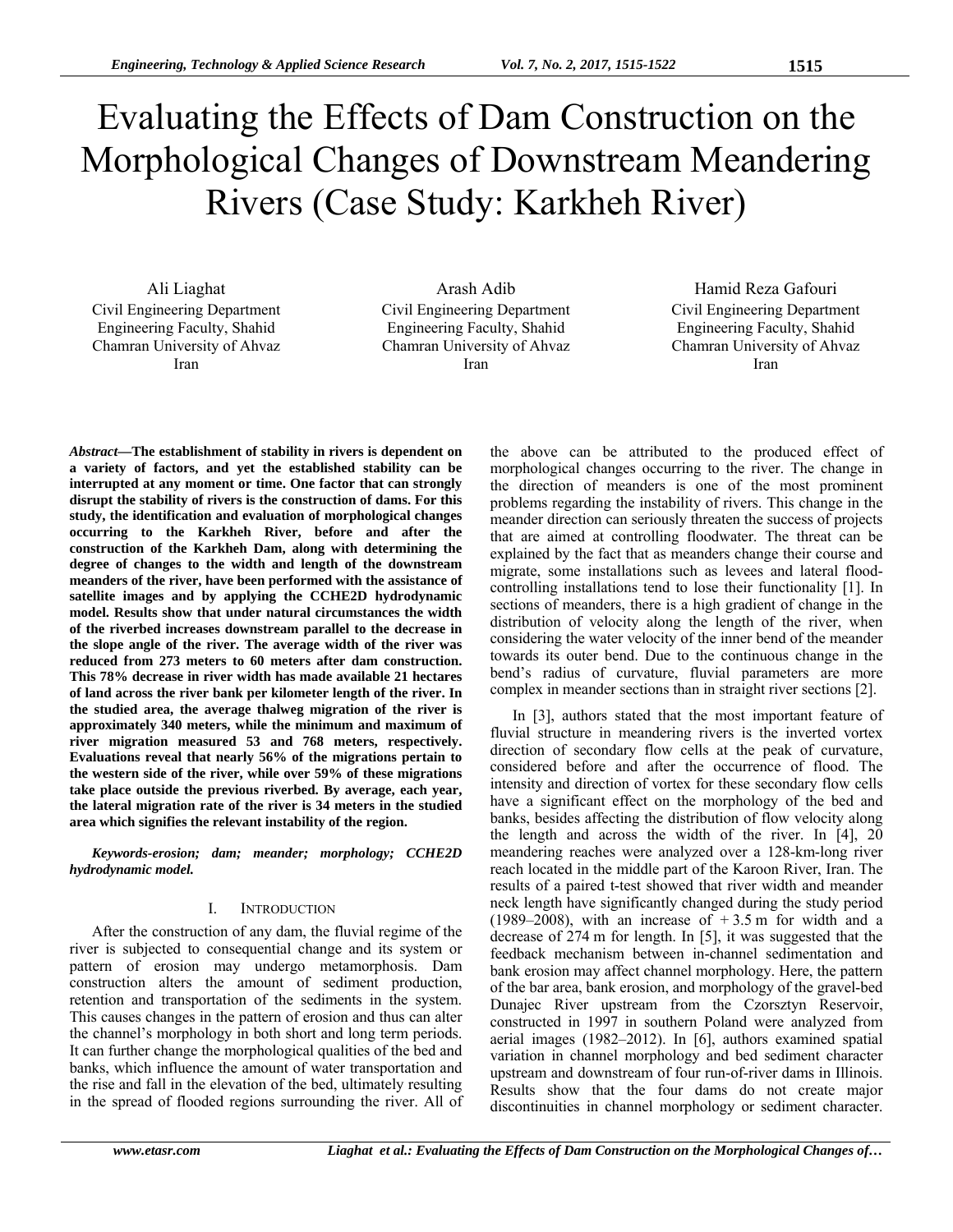Silt/clay content of bed material at the four sites is higher upstream of the dams than downstream, but this size fraction generally is a minor component by weight of the sediment samples collected. An applicable instance whereby satellite images are used for study is the assessment of geometrical changes that occur to the meanders over a period of time. Usually, as the rivers reach a flooded state, the water level rises and progresses more towards the banks. Eventually, after the flooding ensues, various sizes of patches of land alongside the river become immersed in water. The repetitive evaluation of satellite images provides a convenient means for the discrimination of geometric changes to the river.

The amounts by which a dam affects the morphology of the downstream river, is largely dependent on the strategy of the dam and the features of the downstream river. Examples of studies in this field include the long term changes in the bed of the Rio Grande River as a result of establishing irrigation installations [7-8], geometrical, hydraulic changes in the downstream of the Hapcheon Dam [9], the effect of daily pulses of flow that originate from the dam on the Hwang River [10], evaluating the effect of the Englebright Dam on the downstream morphology [11] and evaluation of the effect of functionality of the Keystone Dam on the morphology of the Arkansas River [12]. It appears that the first research on the geomorphologic changes of rivers resulting from the construction of dams was conducted by Petts in the late 1970s which significantly influenced the future of relevant research in the field [13-14]. Dams can influence the fluvial pattern and the sediment load of the river. Upstream the reservoir of dams, the local groundwater level rises. Rivers that feed a reservoir deposit their load in their beds in the vicinity of the reservoir and as forms of delta inside the reservoir bed. Sedimentation reduces the slope of the riverbed and increases the elevation of the bed, thereby increasing the risk of flooding. In addition to the change in the length and width of the river channel, the occurrence of erosion in subordinate streams and in the stream's origins can be greatly influenced by changes in the basal ground level of the channel [5-18]. In [19], authors described the geometric shape of the river as a reflection of its discharge, sedimentation and the hydrological conditions of the flow. Their research focused on the role of a unit factor in evaluating the geometric pattern of the river, but seldom considered systematically the geomorphic conditions and geological setting of the river, altogether, along its route. In [20], authors applied the model of meander migration in the southern river of Virginia and compared the development and migration of meanders within the alluvial domains of sandy beds and rocky beds. The research showed that over 45% of regions the erosion model predicted to be eroded would eventually then actualize in field observations of erosion. In [21], authors evaluated the mechanism of cutoff formation along the length of big meanders by considering the topography of the floodplain and its floodwater dynamics. Their research claimed that reasons such as rapid changes in the capacity of river sections, which commonly result from the construction of dams and the sudden surge of floodwater, can generate meander cutoffs. In [22], authors assessed the stages by which morphodynamic meanders are formed. The mechanism of meander formation based on hydrodynamic

forces was discussed along with realizing the patterns of change in the geometry of meanders. In [23-25], the corriolis effect on the making of meanders under laboratory conditions was simulated

This research aims to evaluate how the construction of the Karkheh Dam affects morphological changes in the downstream meandering section of the Karkheh River. For this purpose, morphological changes of the Karkheh River before and after dam construction was evaluated by satellite images, along with determining the degree of changes to the length and width of river meanders downstream the Karkheh by assistance of the CCHE2D hydrodynamic model. In this research, evaluations are made regarding the effects of dam construction on the hydraulic features and morphological characteristics downstream the Karkheh River. In this method, the changes in hydraulic shapes of the river between two stations, namely Paye-Pol and Abdolkhan (downstream the Karkheh Dam) were modeled by the CCHE2D model and the transition in plane and cross-section was considered in addition to the morphological changes in the river during the time span between the years 1996 and 2011 which were determined based on making comparisons between the relevant satellite images. The Karkheh Dam is the biggest dam in Iran and in the Middle East which was completed for exploitation in 2002. This dam is one of the world's biggest earth dams, which is located 22 kilometers north-west of the city of Andimeshk in the Khuzestan province of Iran. The Karkheh River is the third biggest river in Iran in terms of discharge, after the Karoon and Dez Rivers.

### II. DISTRICT OF STUDY

In order to simulate the fluvial pattern for the purpose of analyzing the hydraulics of meanders, a section of the Karkheh River (downstream the Karkheh Dam and the hydrometric station of Pay-e-Pol) was selected for this study. Figure 1 displays the location of the Pay-e-Pol station on the Karkheh River, and Figure 2 shows the district selected for this study on the river.



Fig. 1. The location of the Pay-e-Pol station on the Karkheh River.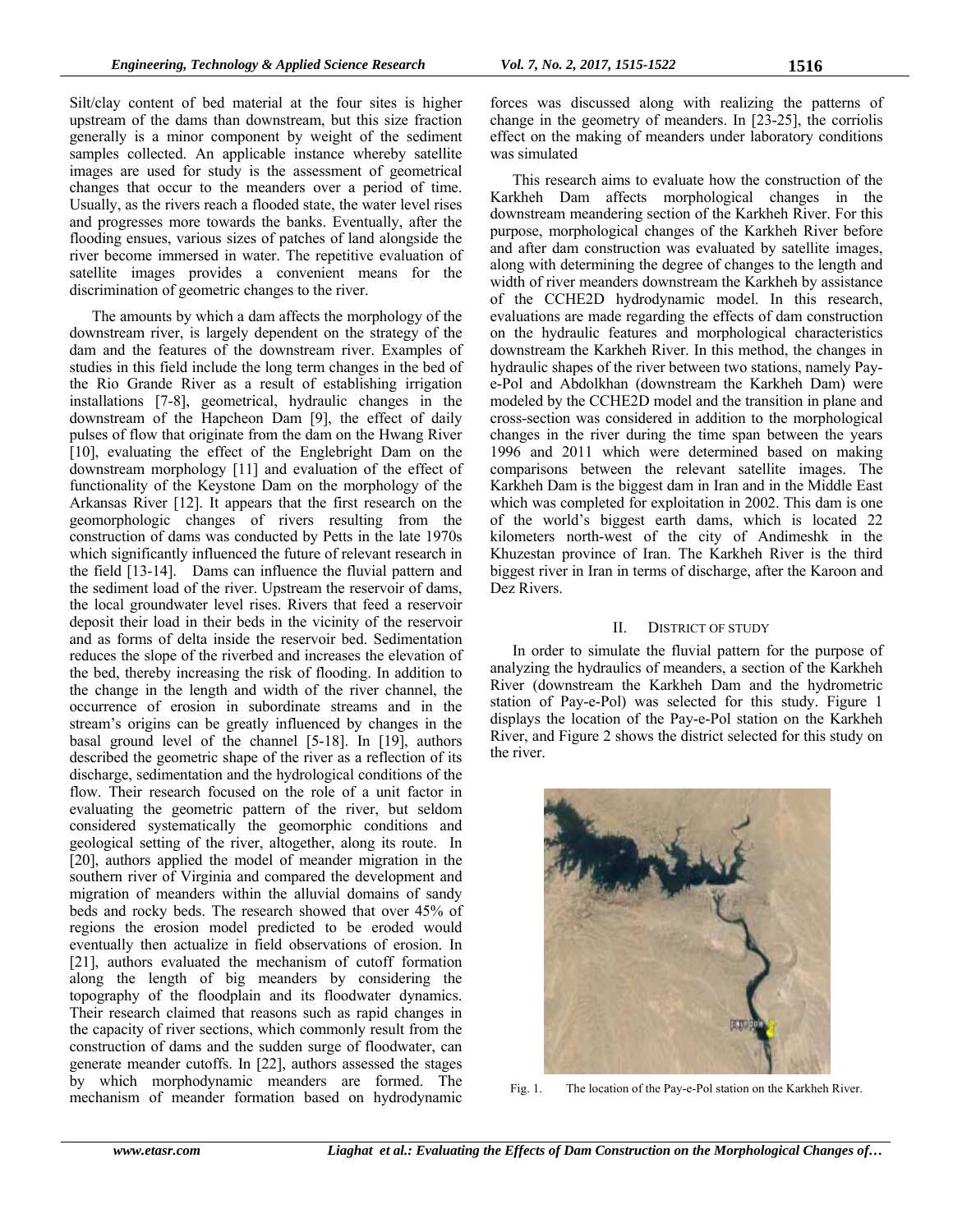

Fig. 2. Location of the selected domain of study for the Karkheh River.

#### III. METHODS AND MATERIALS

The stages of this research were: (i) to find the hydraulic processes of the flow and to determine its relevant features, besides simulating the transportation of sediments in the Karkheh River through the application of the CCHE2D software and the calculations of hydraulic parameters pertaining to the flow and the transportation of sediments; (ii) to compare the results obtained by simulations of the model of hydrodynamic sections and that of the identical spots, before and after the construction of the Karkheh Dam (via the assistance of satellite images) with the aim of determining the effects of dam construction on the river; (iii) to calculate the length of the river as it contributes to the river's instability and to show the morphological condition of the river, before and after dam construction. Equations pertaining to flow, herein, concerned open flow channels which are relevant to the essentials of shallow waters. Therefore, the influence of fluvial vertical motion is not so much important in this circumstance, and for this reason the averaged two-dimensional equations are of suitable precision and functionality which address the depth of a river in most cases of simulating the hydraulics of the flow. The averaged equations used for the depths of the fluvial system for its turbulent flows are presented as the equations in the CCHE2D model [24]:

Continuity equation of flow:

$$
\frac{\partial Z}{\partial t} + \frac{\partial (hu)}{\partial x} + \frac{\partial (hv)}{\partial y} = 0
$$
 (1)

Equations of momentum (movement):

$$
\frac{\partial u}{\partial t} + u \frac{\partial u}{\partial x} + v \frac{\partial u}{\partial y} = -g \frac{\partial z}{\partial x} + \frac{1}{h} \left[ \frac{\partial (h r_{\rm w})}{\partial x} + \frac{\partial (h r_{\rm w})}{\partial y} \right] - \frac{\tau_{\rm w}}{\rho h} + f_{\alpha r} v \tag{2}
$$

$$
\frac{\partial}{\partial t} + u \frac{\partial}{\partial x} + v \frac{\partial}{\partial y} = -g \frac{\partial}{\partial x} + h \left[ \frac{\partial (h \tau_{yx})}{\partial x} + \frac{\partial (h \tau_{yy})}{\partial y} \right] - \frac{\tau_{by}}{\rho h} + f_{co} \mu
$$
\n(3)

In these momentum equations, especially in (2), the Reynolds stresses can be predicted with the help of the Boussinesq hypothesis according to the following [25]:

$$
\tau_{xx} = 2v_t \frac{\partial u}{\partial x} \tag{4}
$$

$$
\tau_{xy} = \tau_{yx} = v_t \left( \frac{\partial u}{\partial y} + \frac{\partial v}{\partial x} \right)
$$
 (5)

$$
\tau_{yy} = 2v_t \frac{\partial u}{\partial y} \tag{6}
$$

 It is necessary to grid the environment for the discretization of partial differential equations governing the model in relation to water and sediments via numerical methods (Figure 3). The process involves gridding the selected domain via the CCHE2D Mesh Generator Model by algebraic and numerical methods. Then, the produced grids is assessed by the MDO and ADO functions. After calibrating and assessing the grids, it was observed that the environment gridded with  $i=30$  and  $j=200$ displayed less error in comparison with gridding by other values of 'i' and 'j'. Table I demonstrates the precision of gridding. Generally, grids are more precise when the values of the MDO and ADO functions are less.

TABLE I. CALIBRATING AND ASSESSING THE PRODUCED GRIDS.

| No. | 1.<br>value | J<br>value | <b>Function</b><br>(ADO) | <b>Function</b><br>(MDO) |
|-----|-------------|------------|--------------------------|--------------------------|
|     | 20          | 200        | 9.46                     | o າ າ                    |
|     |             | 300        | .32                      |                          |
|     | 30          | 200        |                          | 2.40                     |



Fig. 3. Type of the produced grids of the selected domain.

## *A. Analysis of the daily discharge hydrograph of the flow in the model*

One of the most important factors in determining the mechanism of floodwater hydrograph combinations and the condition of a river system at times of flood is the temporal delay between the peak discharge of floodwaters of upstream and downstream districts of the river which directly affects the peak discharge of the overall floodwater. The peak of floodwater hydrograph is important in terms of hydraulic conductivity, regardless of the volume of floodwater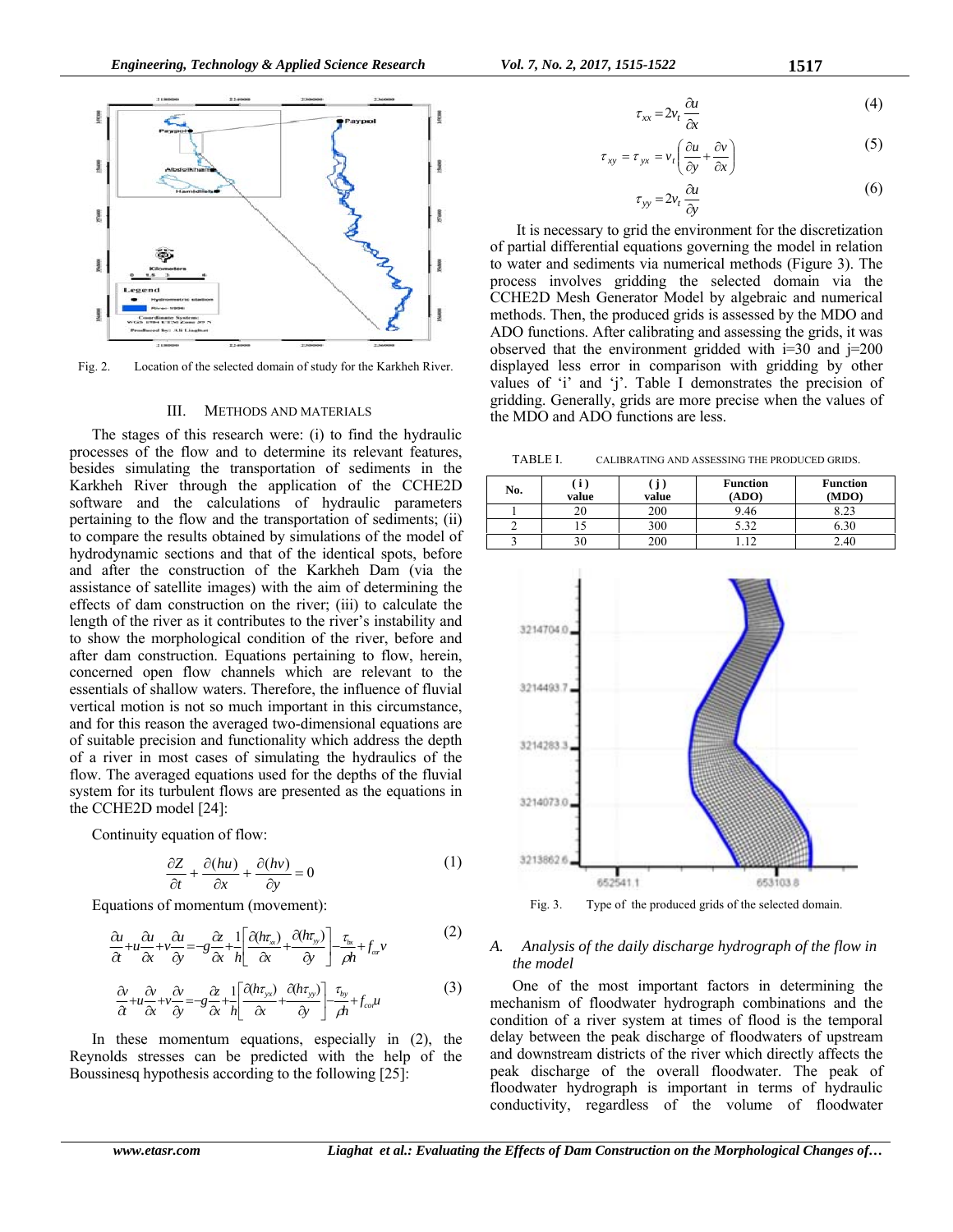hydrograph, which posit the peak discharge of the hydrograph as the base for the engineering of river installations and designs. For this purpose, the relevant scale and condition of the river under critical situations of flooding which indicate the degree to which the surrounding lands of the river become flooded and immersed in water are factors determined by the peak discharge of the floodwater hydrograph. However, the influential factor affecting the erodibility of the riverbed and banks is mostly the long-term effect of discharge within a specified amount of time.

In this research, the hydrograph of flow discharge pertaining to a time span of three consecutive years was obtained from the hydrometric station upstream the river, and its information was regarded as the input data for the model. A three-year time span was considered for the time preceding the construction of the dam, and a three-year time span was studied to consider the condition after dam construction. The preconstruction period of three years was from September 1993 to August 1996, and the post-construction period of three years was from September 2008 to August 2011. This pattern of time-span selection has been practiced in previous research too [26]. Figure 4 shows the hydrograph of three consecutive years before and after the construction of the Karkheh Dam.



Fig. 4. The hydrograph of three consecutive years before and after the construction of the Karkheh Dam.

Determination of Manning's roughness coefficient can be done by the d50 value of materials which constitute the structure of riverbed and banks. The Strickler equation is also involved in the relevant calculations.

$$
n = 0.047 d_{50}^{\frac{1}{6}}
$$
 (7)

Where n is Manning's coefficient value, d50 is the average size of alluvial particles (m). The method of calibrating the surface level of water was applied for calibration and assessment of the model. To correlate the calculated amount of sediment discharge with the actual amount of sediment discharge, it was supposed that the Manning coefficient which was obtained from the calibration of surface water level remains valid for this stage too. Accordingly, it was realized that the calculated values matched quite suitably with the actual values observed in the experimental field. Table II displays the Manning coefficient in the model for various domains.

## *B. Correlations between flow discharge and sediment discharge, the amount of suspended load and bed load in the CCHE2D model*

 The equation that best fits the optimum curve congruent with the data of flow discharge and sediment discharge of the Jelogir and Pay-e-Pol stations can be presented as in the following formula. The formula (8) is used for sediment data pertaining to the time before the dam was constructed, and formula (9) is used for sediment data of after when the dam was constructed [27, 28].

$$
Q_{s} = 0.032 Q_{w}^{2.4027}
$$
 (8)

$$
Q_s = 0.0364 Q_w^{2.357}
$$
 (9)

Where  $Q_w$  is the flow discharge in  $m^3/s$  and Qs is the sediment discharge expressed in ton/day.

TABLE II. MANNING'S ROUGHNESS COEFFICIENT OF THE RIVER BEFORE AND AFTER THE CONSTRUCTION OF THE DAM.

| Reach<br>No. | Distance from<br>Pay-e-Pol st. (km) | Manning's<br>roughness<br>coefficient<br>in 1996 | <b>Manning's</b><br>roughness<br>coefficient<br>in 2011 |
|--------------|-------------------------------------|--------------------------------------------------|---------------------------------------------------------|
|              | 12.3                                | 0.034                                            | 0.035                                                   |
|              | 20.1                                | 0.039                                            | 0.039                                                   |
|              | 30.9                                | 0.038                                            | 0.040                                                   |

The transportation of materials in a river occurs in the form of bed load and suspended load, in either case it depends on the size of particles and the velocity or other qualities of the flow. The presence of various kinds of sediments (sand, silt and clay) in the alluvial system is partially due to the process of selective transportation wherein particles are arranged in their movements. This leads to the fact that the process is related to the selective motion of various sediment particles which have an incipient motion that is nearly equal to the shear stress in the bed, but which the particles can be extensively transported when a higher degree of shear stress rules. Accordingly, (10) and (11) can be used for the input data of bed load and suspended load in the CCHE2D model [27, 28].

$$
Q_w = 0.1102BL + 5.7932\tag{10}
$$

$$
Q_w = 48.37SL + 7.2085\tag{11}
$$

Where  $Q_w$  is the flow discharge measured in m3/s and BL is the bed load and SL is the suspended load expressed in ton/day.

# *C. Grain size gradation of bed load sediments*

The relationship between grain size of sediments and the hydraulic conditions of the flow was determined by the help of the flow discharge diagram in relation to the percentage of three different types of sediment particles in the bed load, namely gavel, sand and fine grains. The composition of sediment particles of the Karkheh River was 93.26% sand, 4.63% gravel and 2.08% of fine grains (silt-clay). Figure  $\frac{2.08}{3}$ shows the diagram of gradation for average grain size of sediment particles in the studied district of the Karkheh River. In the studied district of the river, the Karkheh River exhibits diverse widths along its course and sections. The river is very wide in some sections (having an extensive floodplain) and has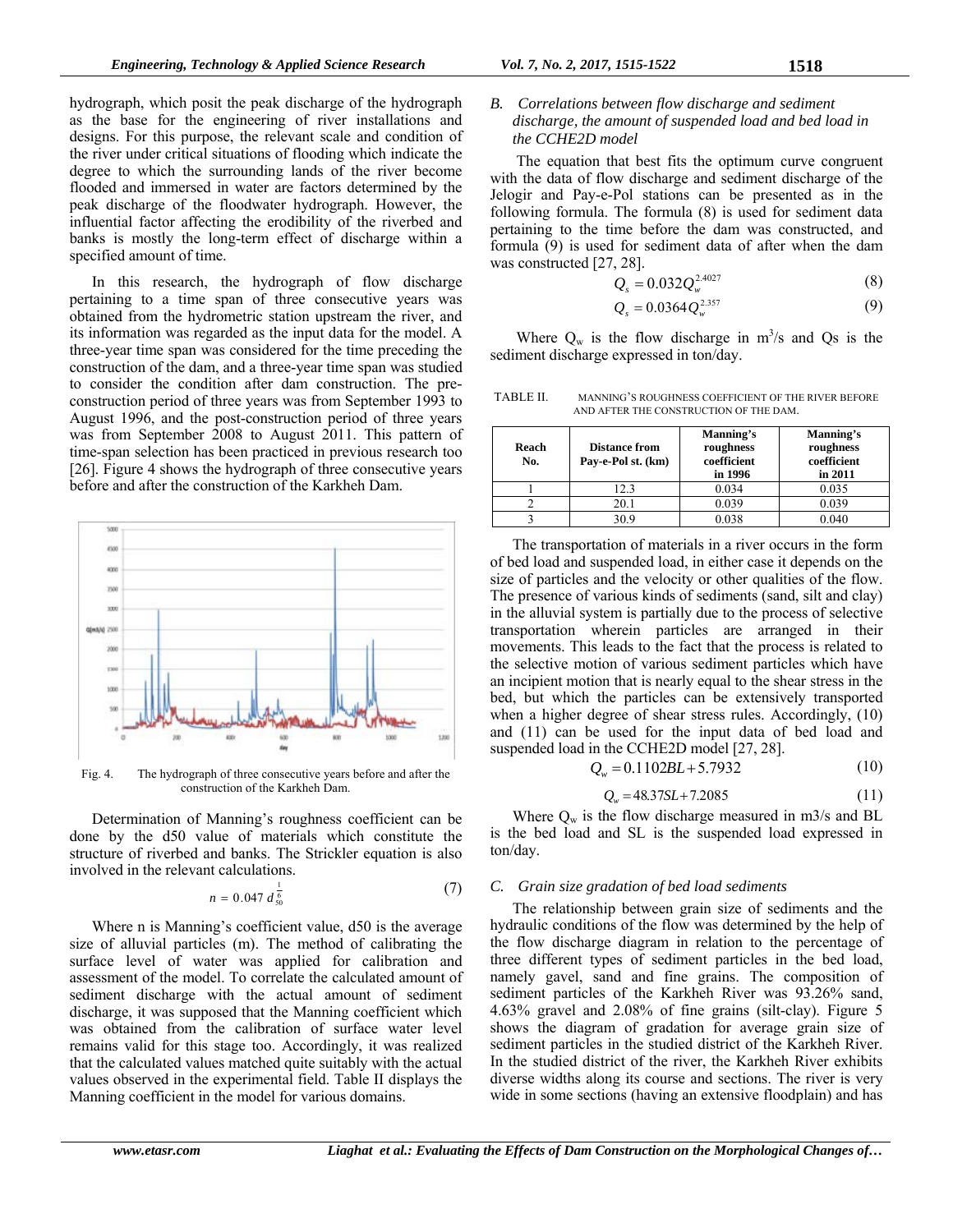tall banks in some other sections. Therefore, in most occasions, massive floodwaters may partially stream off the river's main course and thus cause errors in the measurement and documentation of the floodwater by downstream hydrometric stations. But to solve this problem, a wide domain of river sections was selected which also included the river's floodplain. Under these circumstances, the model can yield actual and logical results on a two-dimensional basis.



Fig. 5. The diagram of gradation for average grain size of sediment particles.

### IV. RESULTS AND DISCUSSION

It is common knowledge that rivers are influenced by various factors and variables that cause them change in their dimension, direction and pattern. These changes have temporal and geographical dimensions and are affected by the discharge of flow and sediments, the features of input sediments to the system and grain size of the bed materials (of river bed and banks). Metamorphosis of rivers can be gradual and continuous in the long-term approach, or it can be sporadic and sudden if considered under certain circumstances in the short-run [29- 31]. The results of these changes in this research are as follows:

## *A. Changes to the widths of the river*

By measuring the widths of the riverbed obtained by results of the model in different seasons through the course of the river, the trend of change for the widths of the riverbed can be achieved. Under natural conditions, the widths of the riverbed increases towards the downstream of the river's course, parallel to the decline in the river's slope angle along the length of the river. Figure 6 and Table III show that the width of the river has been reduced considerably because of dam construction. The overall domain of the studied district measured 31 kilometers long. There were 34 sections considered along the district, and the summarization of results is presented in 6 domains (Table III). The average widths of the river before dam construction was 273 meters, its maximum and minimum widths were 589 and 75 meters, respectively. The average widths of the river became 60 meters after dam construction, the maximum and minimum of widths after dam construction were 86 and 30 meters, respectively. Therefore, by an approximate reduction of 78% in the widths of the river, nearly 21 hectares of land, per each kilometer of river length, was released from floodwater. This value pertains to the floodwater with a return period of two years.

TABLE III. AVERAGE WIDTHS OF THE RIVER BEFORE AND AFTER THE CONSTRUCTION OF THE DAM.

| Average widths of river (m) |              | Distance end<br>of reach from Pay-e-Pol st.<br>(m) | zone           |
|-----------------------------|--------------|----------------------------------------------------|----------------|
| 2011<br>vear                | 1996<br>vear |                                                    |                |
| 51.4                        | 219.4        | 5138                                               |                |
| 60.3                        | 423.1        | 10852                                              | $\overline{c}$ |
| 57.4                        | 289.1        | 15085                                              |                |
| 61.2                        | 191.6        | 20060                                              |                |
| 57.3                        | 215.9        | 25111                                              |                |
| 719                         | 291.0        | 30982                                              |                |

### *B. Changes to the plane of the river and lateral migration*

When there occurs a considerable change in the amount of flow discharge and sediment load in a meandering river, the plane of the river also undergoes considerable change as a consequence, over the specified amount of time. In Table IV, the migration of the river's thalweg is shown in addition to its direction and status in comparison with the primary conditions of the riverbed. In the studied district, the average thalweg migration of the river is approximately 340 meters, and its maximum and minimum are 768 and 53 meters, respectively.

TABLE IV. THE THALWEG MIGRATION OF THE RIVER BEFORE AND AFTER THE CONSTRUCTION OF THE DAM.

| Sum thalweg migration<br>input and output old riverbed (m) |                       | Sum thalweg migration<br>with the primary conditions $(m)$ |                     |                                  | Distance end                    |            |
|------------------------------------------------------------|-----------------------|------------------------------------------------------------|---------------------|----------------------------------|---------------------------------|------------|
| <b>Right direction</b>                                     | <b>Left direction</b> | Input old riverbed                                         | Output old riverbed | Average<br>thalweg migration (m) | of reach from Pay-e-Pol st. (m) | zone       |
| 2855                                                       | 2283                  | 2850                                                       | 2288                | 68.4                             | 5138                            |            |
|                                                            | 5714                  | 1633                                                       | 4081                | 408.5                            | 10852                           |            |
| 3004                                                       | 1229                  | 2244                                                       | 1989                | 356.9                            | 15085                           |            |
| 3706                                                       | 1269                  | 2366                                                       | 2609                | 430.5                            | 20060                           |            |
| 5051                                                       |                       | 2281                                                       | 2770                | 373.0                            | 25111                           |            |
| 3464                                                       | 2407                  | 3768                                                       | 2103                | 369.4                            | 30982                           |            |
| 18080                                                      | 12902                 | 15142                                                      | 15840               | -                                |                                 | <b>SUM</b> |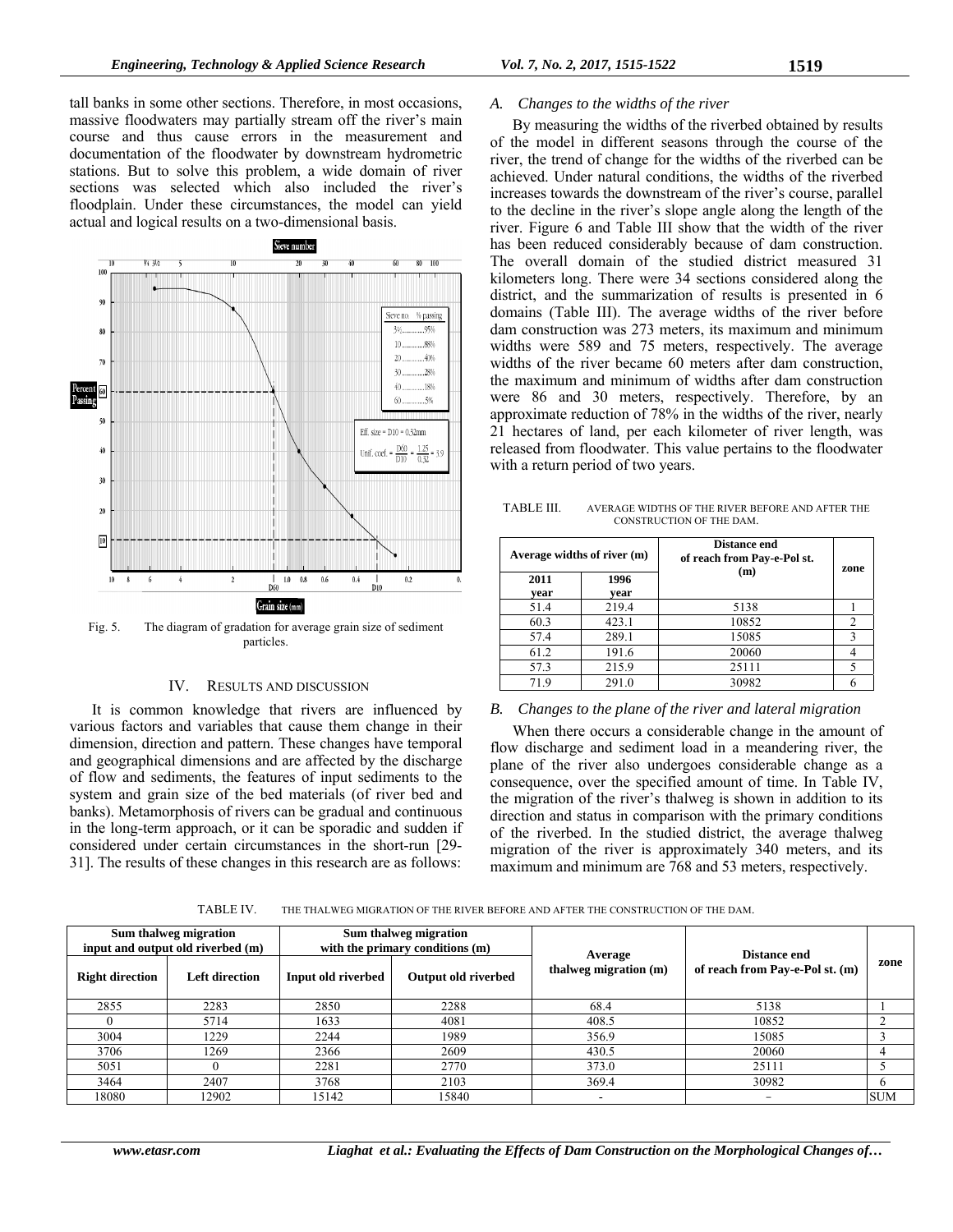Figure 6 shows the changes in plane and the lateral migration of the river in the studied domain, and Figure 7 shows the diagram for thalweg migration of the river. Results show that over 51% of migrations occurred to the west side of the river, and over 58% of these migrations took place outside the old riverbed. The analysis of results shows that there is an average lateral migration of 34 meters occurring to the river each year, in the studied district, which signifies the instability of the region.



Fig. 6. The changes in plane and the lateral migration of the river in the studied domain.



Fig. 7. The diagram for thalweg migration of the river

## *C. Changes to the longitudinal profile and the level of riverbed*

The slope angle along the length of the river is first controlled by the conditions and features of topographic and geological characteristics of the watershed region. The slope, however, would change gradually as a result of erosion and disintegration of materials. With increasing the slope value the erosion level of the river bed will be increased and visa versa (because of the velocity of water). This concludes to a condition that the slope of the river becomes the summation result of water flow effects and the influences of topographic and geological parameters (Figures 8 and 9).



Fig. 8. Changes to the longitudinal profile before the construction of the Dam.



Fig. 9. Changes to the longitudinal profile after the construction of the Dam.

The equations for the longitudinal profile of the studied district, before and after dam construction, can be expressed as in (12) and (13), where El is the height of the riverbed (m), and D is the distance to the Pay-e-Pol station (m).

$$
EL = 103.13 e^{-1E - 05D}
$$
 (12)

$$
R^2 = 0.9794
$$
  
EL = 102.34  $e^{-1E-05D}$  (13)

 $R^2 = 0.9589$ 

#### *D. Changes to the cross-section of the water level*

To illustrate the cross-section of the water level, the results of the model's performance was derived correspondingly in a congruent manner regarding the period preceding dam construction and the period after it. By comparing the crosssection of the floodwater between the pre-construction and post-construction periods, it is evident that the level of water in the river has declined in most sections, because of dam construction. Figures 10 and 11 show that in both cases of preand post-construction periods of the dam, the fluctuations in the river's depths are sporadic in relation to the distance from the station, but generally these changes exhibit a trend of increase in the river's depths by the longer distance from the station, in both cases of pre and post construction periods of dam construction. One reason for this increase in the river's depth can be explained by the reduction in the river's slope angle and the occurrence of sedimentation downstream the selected domain of the river.



Fig. 10. Changes to the cross-section of the water level before the construction of the Dam.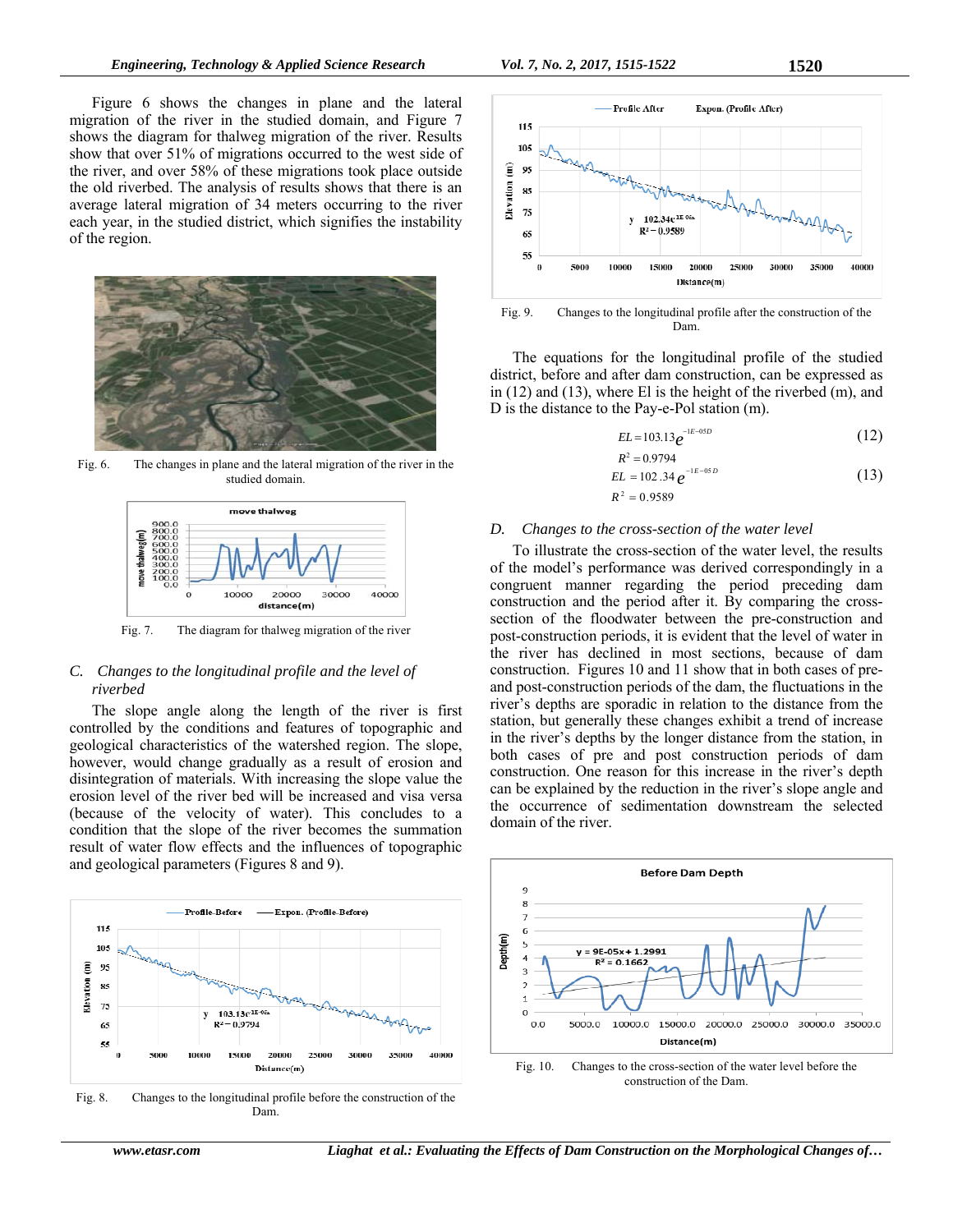

Fig. 11. Changes to the cross-section of the water level after the construction of the Dam.

#### V. CONCLUSIONS

Metamorphosis of rivers can be gradual and continuous in the long-term approach, or it can be sporadic and sudden if considered under certain circumstances in the short-run. Under natural conditions, the widths of the riverbed towards downstream the river's course is increased, when the river's slope angle decreases. In this case, significant changes occurred after the construction of a dam. The average widths of the river reduced from 273 meters to 60 meters. By an approximate reduction of 78% in the widths of the river, nearly 21 hectares of land, per each kilometer of river length, was released from floodwater. This value pertains to the floodwater with a return period of two years. In the studied district, the average thalweg migration of the river is approximately 340 meters, and its maximum and minimum are 768 and 53 meters, respectively. Results show that over 51% of migrations occurred to the west side of the river, and over 58% of these migrations took place outside the old riverbed. There is an average lateral migration of 34 meters occurring to the river each year, in the studied district, which signifies the instability of the region. With respect to the assessment of the model's results, the bed profile of the river has thus reached a relative degree of stability, and the channel's slope angle is not significantly different when comparing between 1996 and 2006. Therefore, dam construction did not have a considerable effect on the general changes to the slope angle along the length of the river. The equation for the longitudinal profile of the studied domain of the river, before and after dam construction, is expressed in two exponential functions with coefficients of  $R^2=0.96$  and  $R^2=0.98$ which shows the reduction of the river's slope angle towards downstream the river and correlates with the Shulitz equation for changes in the slope angle along the river's route. The fluctuations in the river's depths are sporadic in relation to the distance from the station, but generally these changes exhibit a trend of increase in the river's depths by the longer distance from the station, in both cases of pre and post construction periods of dam construction. Results suggest that the studied region of the Karkheh River is characterized by instability, in between the distance from the Pay-e-Pol station up to 40 km downstream of it. Therefore, future changes to the course of the river are anticipated to happen in the studied district. Results pertaining to the migration and movement of various sections

of the river also confirm the strong likelihood of change that can occur to the river's course in the future.

#### **REFERENCES**

- [1] W. R. White, R. Bettes, E. Paris, "Analytical Approach to River Regime", ASCE Journal of the Hydraulics Division, Vol. 108, No. 10, pp. 1179-1193, 1982
- [2] K. C. Patra, S. K. Kar, A. K. Bhattacharya, "Flow and Velocity Distribution in Meandering Compound Channels", ASCE Journal of Hydraulic Engineering, Vol. 130, No. 5, pp. 398-411, 2004
- [3] D. A. Ervine, K. Babaeyan-Koopaei, R. H. J. Sellin,"Two-Dimensional Solution for Straight and Meandering Overbank Flows", ASCE Journal of Hydraulic Engineering, Vol. 126, No. 9, pp. 653-669, 2000
- [4] S. Yousefi, H. R. Pourghasemi, J. Hooke, O. Navratil, A. Kidová, "Changes in morphometric meander parameters identified on the Karoon River, Iran, using remote sensing data", Geomorphology, Vol. 271, No. 1, pp. 55-64, 2016
- [5] M. Liro, "Development of sediment slug upstream from the Czorsztyn Reservoir (southern Poland) and its interaction with river morphology", Geomorphology, Vol. 253, No. 1, pp. 225-238, 2016
- [6] S. J. Csiki, B. L. Rhoads, "Influence of four run-of-river dams on channel morphology and sediment characteristics in Illinois, USA", Geomorphology, Vol. 206, No. 2, pp. 215-229, 2014
- [7] G. A. Richard, P. Y. Julien, "Dam Impacts On and Restoration of an Alluvial River Rio Grande, New Mexico", International Journal of Sediment Research, Vol. 18, No. 2, pp. 89-96, 2003
- [8] G. A. Richard, P. Y. Julien, D. C. Baird, "Case Study: Modeling the Lateral Mobility of the Rio Grande below Cochiti Dam, New Mexico", ASCE Journal of Hydraulic Engineering, Vol. 131, No. 11, pp. 931-941, 2005
- [9] Y. H., Shin, P. Y. Julien, "Changes in hydraulic geometry of the Hwang River below the Hapcheon Re-regulation Dam, South Korea", International Journal of River Basin Management, Vol. 8, No. 2, pp. 139–150, 2010
- [10] Y. H. Shin, P. Y. Julien, "Effect of Flow Pulses on Degradation Downstream of Hapcheon Dam, South Korea", ASCE Journal of Hydraulic Engineering, Vol. 137, No. 1, pp. 100-111, 2011
- [11] N. B. Dam, Yuba River Development Project FERC Project No. 2246, 2011
- [12] C. A. Lott, R. L. Wiley, R. A. Fischer, P. D. Hartifield, J. M. Scott, "Interior Least Tern (Sternula antillarum) breeding distribution and ecology: implications for population-level studies and the evaluation of alternative management strategies on large, regulated rivers", Ecology and Evolution, Vol. 3, No. 10, pp. 3613-3627, 2013
- [13] S. A. Brandt, "Classification of geomorphological effects downstream of dams", Catena, Vol. 40, No. 4, pp. 375-401, 2000
- [14] J. C. Stevaux, D. P. Martins, M. Meurer, "Changes in a large regulated tropical river: The Paraná River downstream from the Porto Primavera Dam, Brazil", Geomorphology, Vol. 113, No. 4, pp. 230-238, 2009
- [15] I. Overeem, A. J. Kettner, J. P. M. Syvitski, "Impacts of humans on river fluxes and morphology", Treatise of Geomorphology, Vol. 9, No. 8, pp. 828-842, 2013
- [16] G. E. Grant, J. C. Schmidt, S. L. Lewis, "A geological framework for interpreting downstream effects of dams on rivers", in A Peculiar River, Water Science and Application Vol. 7, , Vol. 7, No. 8, pp. 203-219, 2003
- [17] N. Surian, M. Rinaldi, "Morphological response to river engineering and management in alluvial channels in Italy",Geomorphology, Vol. 50, No. 4, pp. 307-326, 2003
- [18] N. C. Nelson, S. O. Erwin, J. C. Schmidt, "Spatial and temporal patterns in channel change on the Snake River downstream from Jackson Lake dam, Wyoming", Geomorphology, Vol. 200, No. 5, pp. 132-142, 2013
- [19] A. Zámolyi, B. Szĕkely, E. Draganits, G. Timár, "Neotectonic control on river sinuosity at the western margin of the Little Hungarian Plain", Geomorphology, Vol. 122, No. 4, pp. 231-243, 2010
- [20] P. Narinesingh, J. E. Pizzuto, Applying a Model of Curvature-Driven Bend Migration Developed for Alluvial Rivers to a Gravel-Bedded